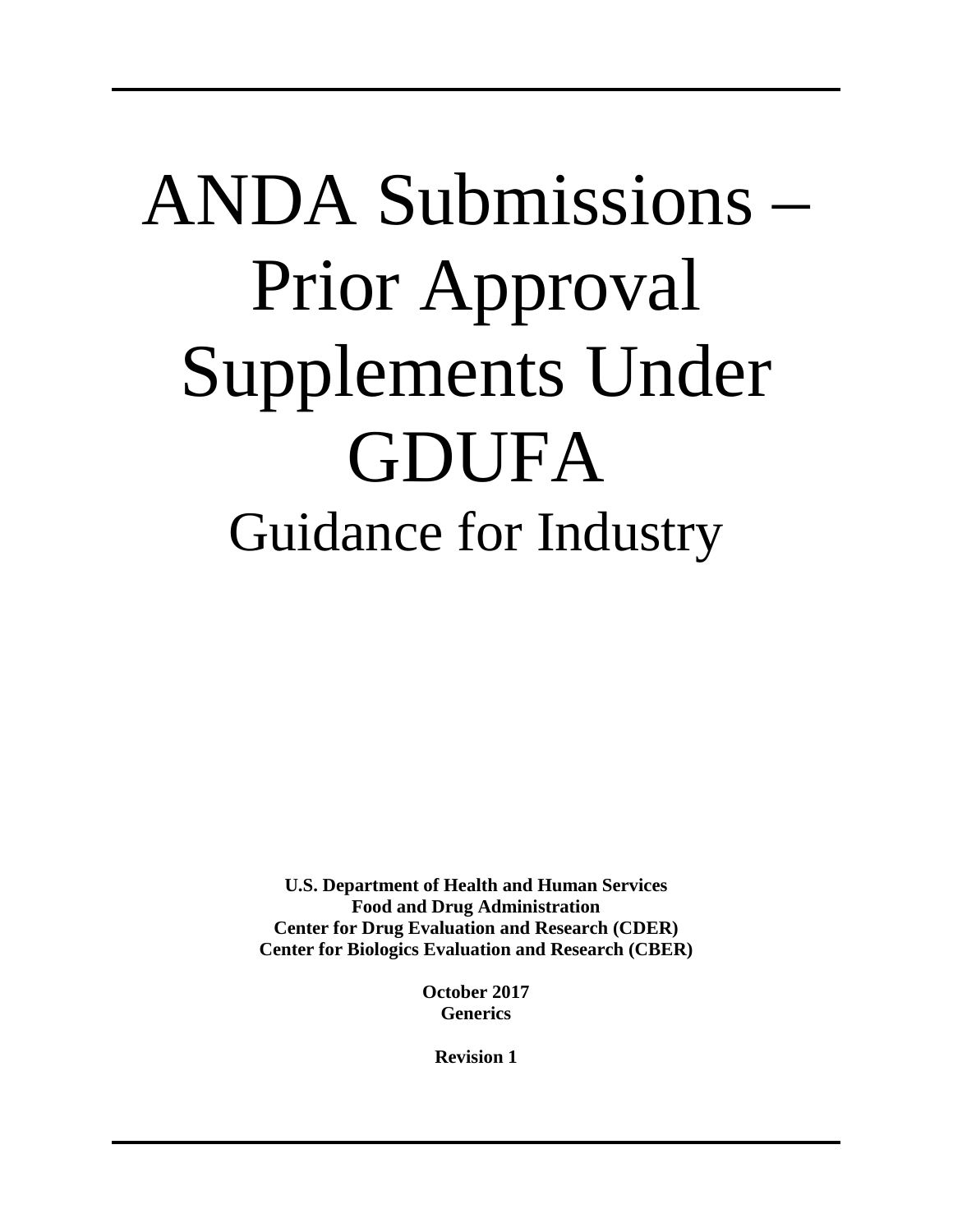# ANDA Submissions Prior Approval Supplements Under GDUFA Guidance for Industry

*Additional copies are available from: Office of Communications, Division of Drug Information Center for Drug Evaluation and Research Food and Drug Administration 10001 New Hampshire Ave., Hillandale Bldg., 4th Floor Silver Spring, MD 20993-0002 Phone: 855-543-3784 or 301-796-3400; Fax: 301-431-6353 Email: druginfo@fda.hhs.gov <http://www.fda.gov/Drugs/GuidanceComplianceRegulatoryInformation/Guidances/default.htm>*

*and/or*

*Office of Communication, Outreach, and Development Center for Biologics Evaluation and Research Food and Drug Administration 10903 New Hampshire Ave., Bldg. 71, Room 3128 Silver Spring, MD 20993-0002 Phone: 800-835-4709 or 240-402-8010 Email: ocod@fda.hhs.gov*

*<http://www.fda.gov/BiologicsBloodVaccines/GuidanceComplianceRegulatoryInformation/Guidances/default.htm>*

**U.S. Department of Health and Human Services Food and Drug Administration Center for Drug Evaluation and Research (CDER) Center for Biologics Evaluation and Research (CBER)**

> **October 2017 Generics Revision 1**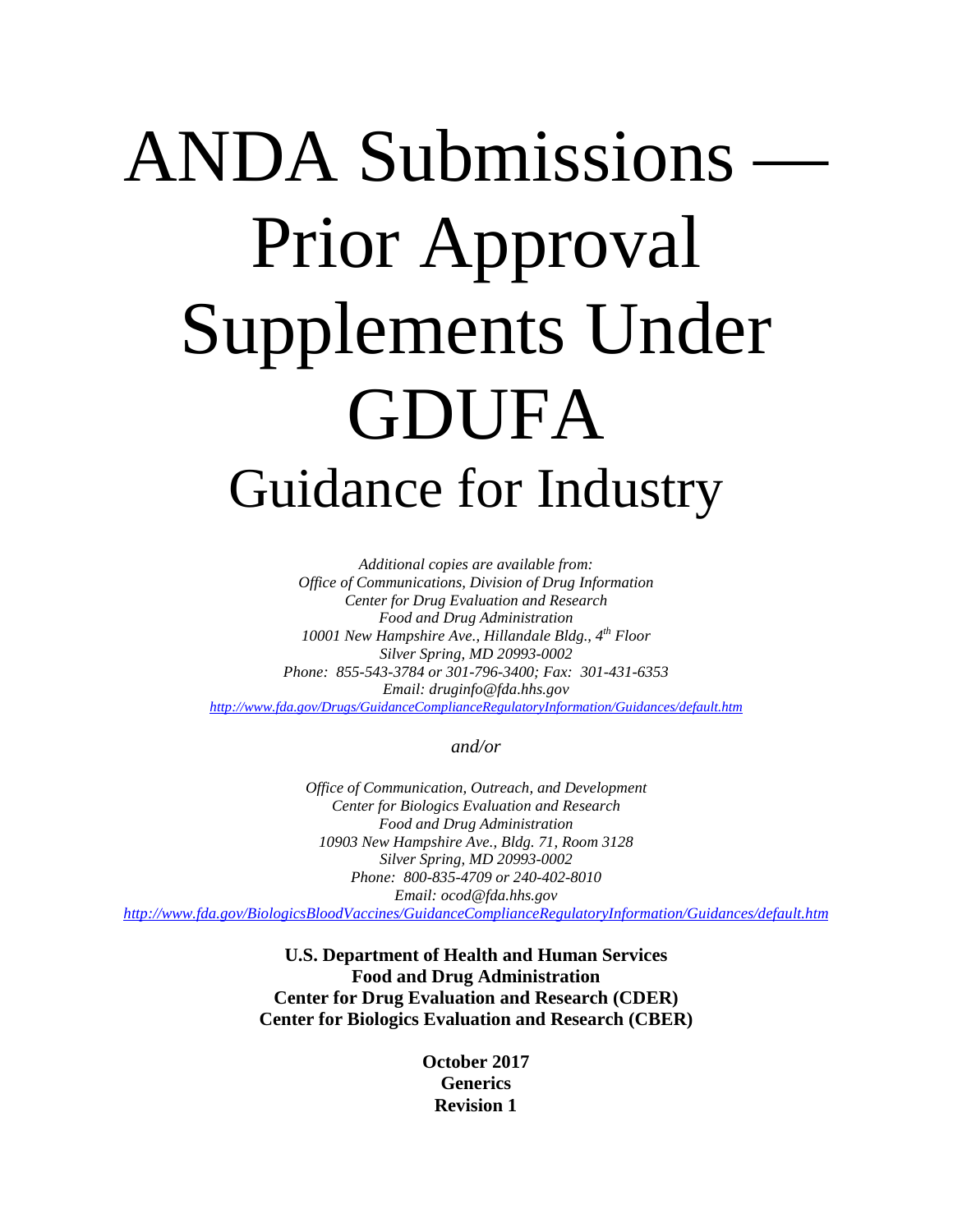# **TABLE OF CONTENTS**

| II.       |                                                        |  |
|-----------|--------------------------------------------------------|--|
| III.      | <b>IMPACT OF GDUFA PERFORMANCE METRIC GOALS ON PAS</b> |  |
| A.        |                                                        |  |
| <b>B.</b> |                                                        |  |
|           |                                                        |  |
| D.        |                                                        |  |
| Е.        |                                                        |  |
|           |                                                        |  |
|           |                                                        |  |
|           |                                                        |  |
|           |                                                        |  |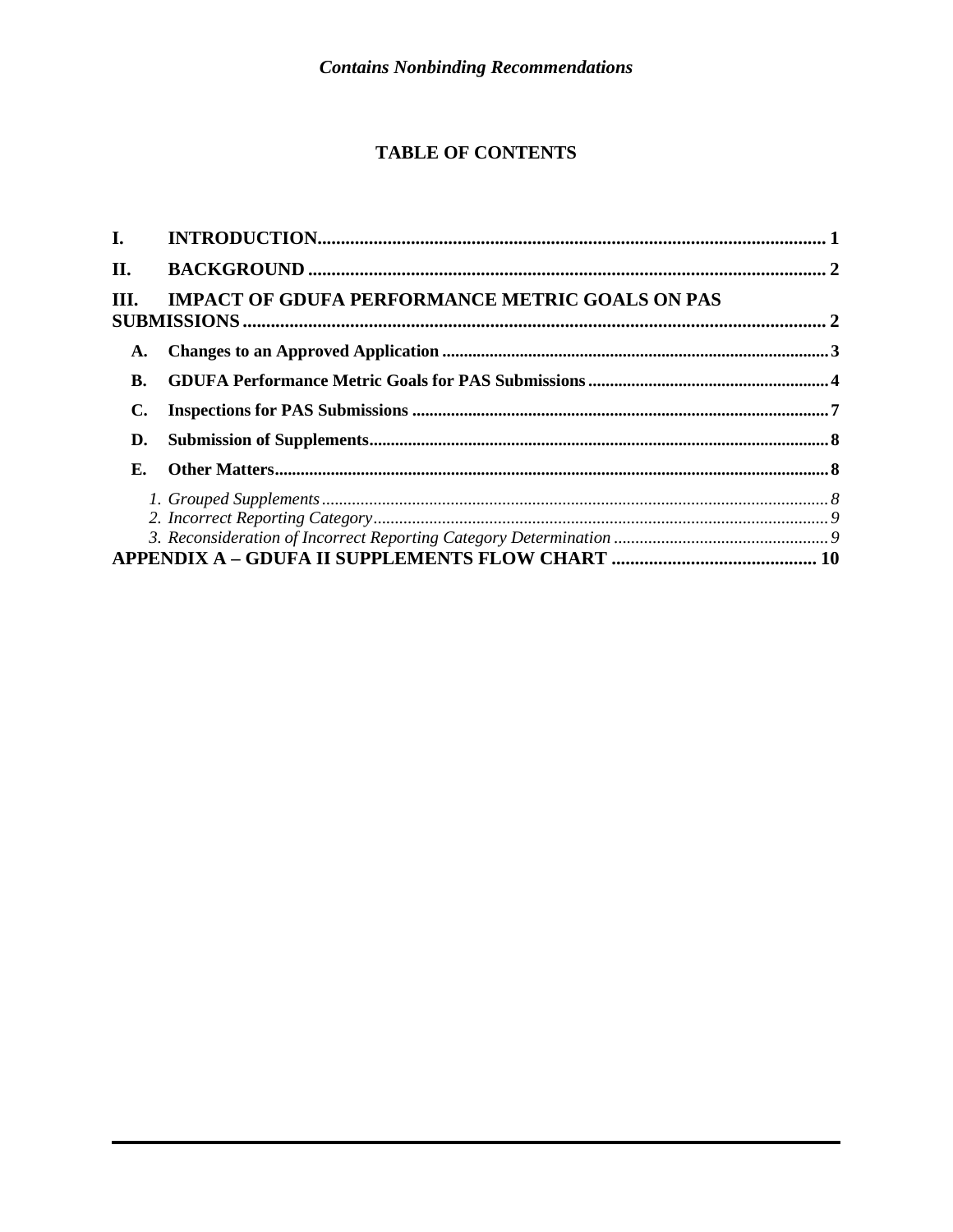# **Guidance for Industry[1](#page-3-0) ANDA Submissions – Prior Approval Supplements Under GDUFA**

This guidance represents the current thinking of the Food and Drug Administration (FDA, or Agency) on this topic. It does not establish any rights for any person and is not binding on FDA or the public. You can use an alternative approach if it satisfies the requirements of the applicable statutes and regulations. To discuss an alternative approach, contact the FDA office responsible for this guidance as listed on the title page.

# **I. INTRODUCTION**

This guidance is intended to assist applicants preparing to submit to FDA prior approval supplements (PASs) and amendments to PASs for abbreviated new drug applications (ANDAs) under section 505(j) of the Federal Food, Drug, and Cosmetic Act (FD&C Act) (21 U.S.C. 355(j)). The guidance explains how the Generic Drug User Fee Amendments of 2012 (GDUFA) relates to PAS submissions. The guidance also describes the performance metric goals outlined in the GDUFA Program Performance Goals and Procedures for fiscal years 2015 through 2017 (GDUFA I) and the GDUFA Reauthorization Performance Goals and Program Enhancements fiscal years [2](#page-3-1)018-2022 (GDUFA II) Commitment Letters that FDA has agreed to meet,<sup>2</sup> and clarifies how FDA will handle a PAS and amendments to a PAS for an ANDA subject to the GDUFA performance metric goals.

Specifically, this guidance describes how the GDUFA performance metric goals apply to:

- A PAS subject to the refuse-to-receive (RTR) standards
- A PAS that requires an inspection<sup>[3](#page-3-2)</sup>
- A PAS for which an inspection is not required
- An amendment to a PAS
- Other PAS-related matters

<http://www.fda.gov/downloads/ForIndustry/UserFees/GenericDrugUserFees/UCM282505.pdf> and the GDUFA II Commitment Letter, available at

[https://www.fda.gov/downloads/forindustry/userfees/genericdruguserfees/ucm525234.pdf.](https://www.fda.gov/downloads/forindustry/userfees/genericdruguserfees/ucm525234.pdf)

<span id="page-3-0"></span><sup>&</sup>lt;sup>1</sup> This guidance has been prepared by the Office of Generic Drugs in the Center for Drug Evaluation and Research (CDER) in cooperation with the Center for Biologics Evaluation and Research (CBER) at the Food and Drug Administration.

<span id="page-3-1"></span> $2$  The performance metric goals were proposed jointly by FDA and representatives of the generic drug industry. See the GDUFA I Commitment Letter, available at

<span id="page-3-2"></span><sup>&</sup>lt;sup>3</sup> Section 704 of the FD&C Act (21 U.S.C. 374) authorizes FDA to conduct inspections.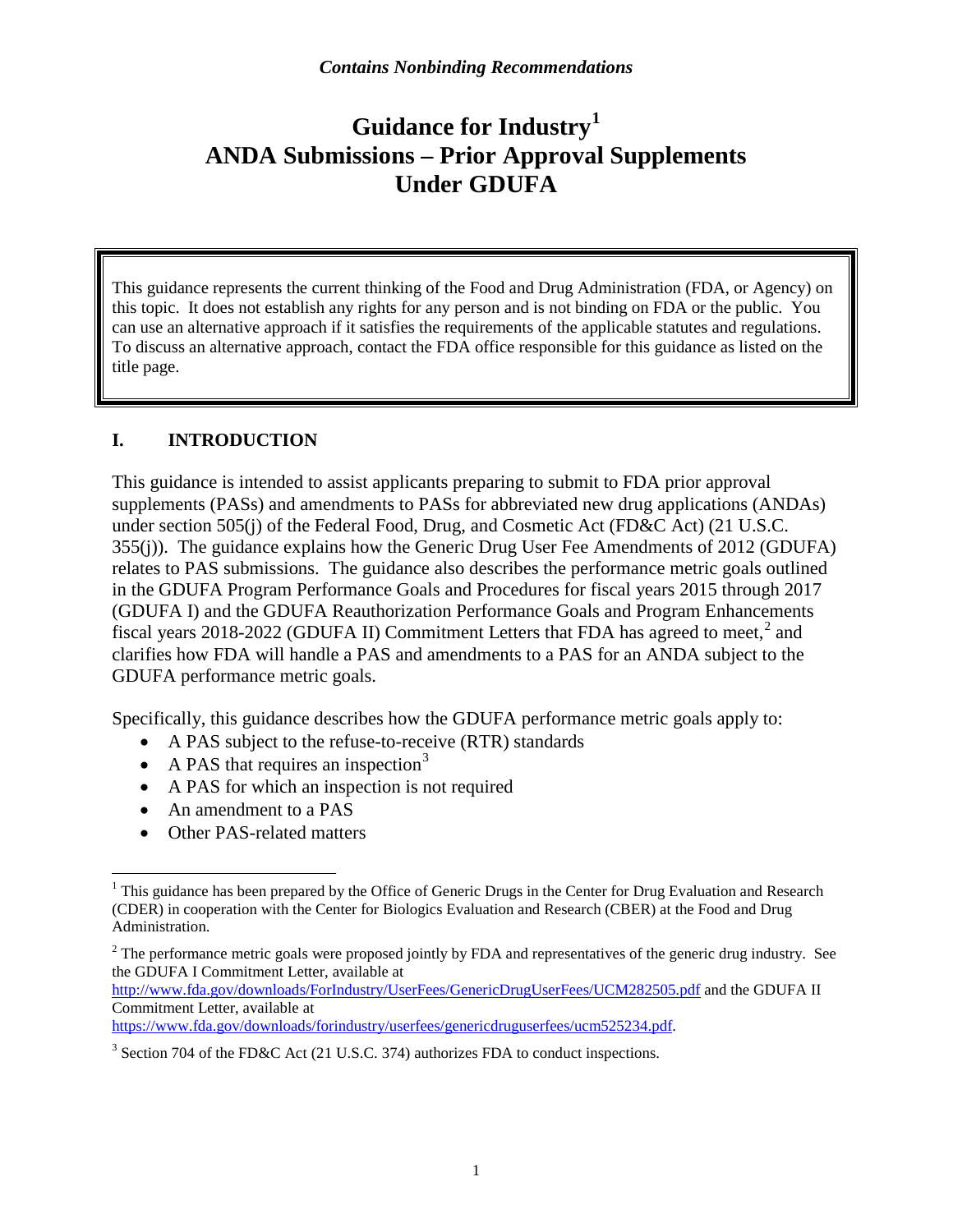In general, FDA's guidance documents do not establish legally enforceable responsibilities. Instead, guidances describe the Agency's current thinking on a topic and should be viewed only as recommendations, unless specific regulatory or statutory requirements are cited. The use of the word *should* in Agency guidances means that something is suggested or recommended, but not required.

# **II. BACKGROUND**

On July 9, 2012, the President signed GDUFA into law. $4$  GDUFA is designed to speed the delivery of safe and effective generic drugs to the public and reduce costs to industry.

Congress enacted GDUFA based on an agreement that FDA and representatives of the generic drug industry negotiated to address a growing number of regulatory challenges. GDUFA aims to put FDA's generic drug program on a firm financial footing and ensure timely access to safe, high-quality, affordable generic drugs. GDUFA enables FDA to assess user fees to fund critical and measurable improvements to FDA's generic drugs program and to bring greater predictability and timeliness to the review of generic drug applications.

GDUFA requires that FDA and the generic drug industry meet certain requirements and commitments. In the GDUFA I Commitment Letter that accompanied the legislation, FDA committed to review and act on a certain percentage of PASs within a specified period from the date of submission for receipts in fiscal year (FY) 2015 through FY 2017. In accordance with the GDUFA II Commitment Letter, FDA reauthorized its GDUFA I obligations. The percentage of PASs that FDA has committed to review and act on increases with each fiscal year, peaking in FY 2017; the deadlines for review also depend on whether consideration of a PAS requires an inspection.

GDUFA I established application fees (for ANDAs, PASs to ANDAs, and certain drug master files (DMFs)), annual facility fees, and a one-time fee for ANDAs that were pending on October 1, 2012 (referred to as "backlog applications"). As explained in the GDUFA II Commitment Letter, however, the Agency and industry agreed to the elimination of PAS fees. As of October 1, 2017, ANDA applicants are no longer required to pay application fees when they submit a PAS. Please note that Type II active pharmaceutical ingredient (API) DMF holders are still subject to a DMF fee the first time an initial letter of authorization references that DMF in an ANDA or  $PAS.<sup>5</sup>$  $PAS.<sup>5</sup>$  $PAS.<sup>5</sup>$ 

#### **III. IMPACT OF GDUFA PERFORMANCE METRIC GOALS ON PAS SUBMISSIONS**

FDA regulations lay out requirements for making and reporting changes to approved ANDA applications (see 21 CFR 314.70). Under GDUFA and as part of FDA's commitments under GDUFA, the generic drug industry and FDA have agreed to certain performance metric goals,

<span id="page-4-0"></span> <sup>4</sup> Public Law 112-144, Title III.

<span id="page-4-1"></span><sup>5</sup> Procedures for ANDA and PAS submissions are set forth in FDA's regulations in part 314 (21 CFR part 314).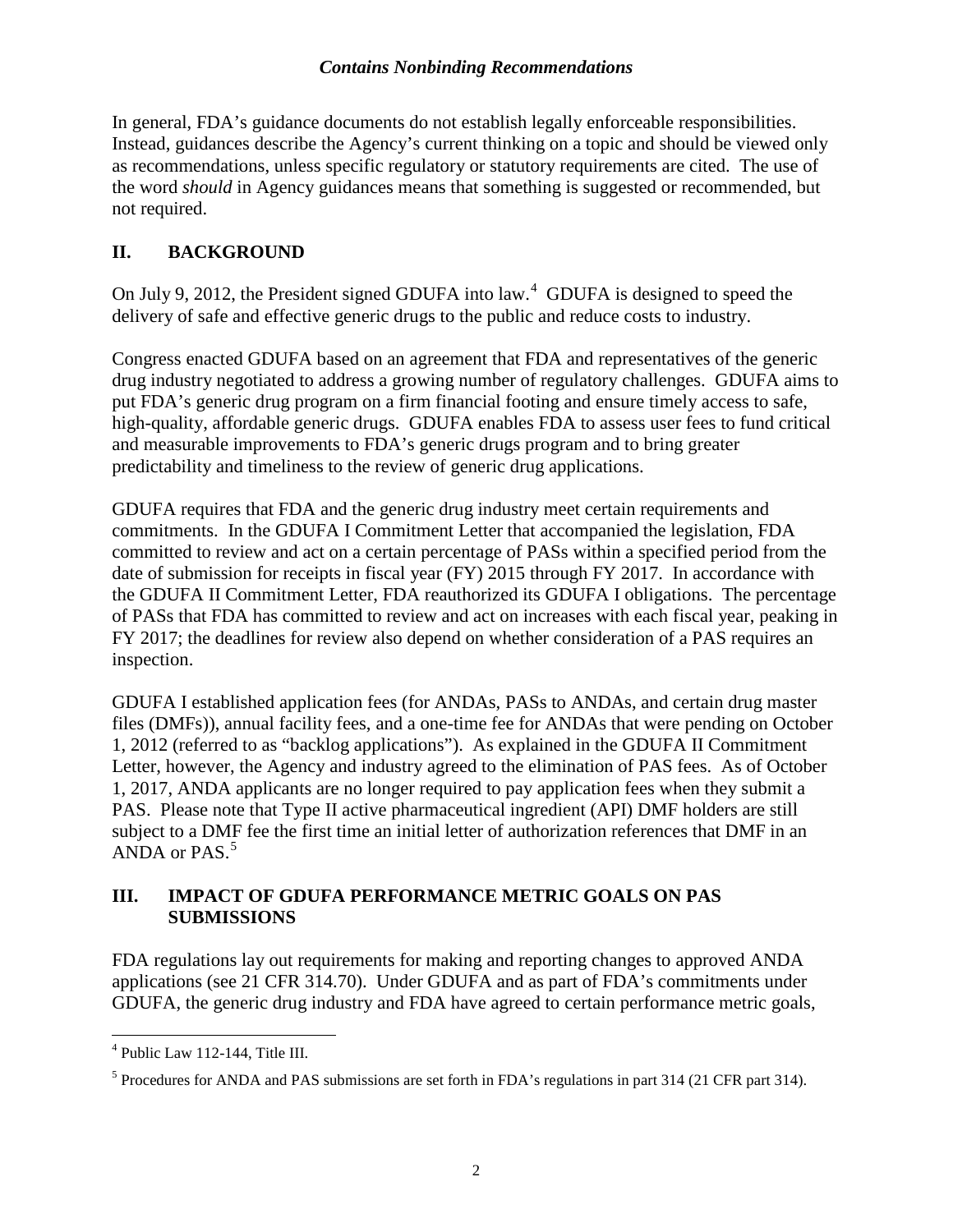including those applicable to PASs. This section describes the specific performance metric goals that apply to PASs and amendments to PASs submitted to ANDAs under GDUFA.

The GDUFA performance metric goals also do not apply to new drug applications (NDAs) or biologics license applications (BLAs). Nor do they apply to supplements filed for NDAs or BLAs, changes-being-effected (CBE) supplements, or annual report filings to NDAs, BLAs, or ANDAs. In this guidance, any reference to a PAS refers only to a PAS filed for an ANDA, unless clearly indicated otherwise.

# **A. Changes to an Approved Application**

Section 506A of the FD&C Act (which was added by section 116 of the Food and Drug Administration Modernization Act of 1997) provides requirements for making and reporting manufacturing changes to an approved application and for distributing a drug product made with such changes.<sup>[6](#page-5-0)</sup> The following sections of FDA's regulations set forth the requirements for supplements and other changes to approved applications under section 506A:

- § 314.70 describes the different reporting categories for changes to an approved application.
- § 314.71 outlines the procedures for submitting a supplement to an approved application.
- § 314.97 provides that supplements and other changes to an approved ANDA must comply with the requirements of §§ 314.70 and 314.71.

Specifically, section 506A of the FD&C Act and § 314.70 of FDA regulations provide for the following reporting categories of changes to an approved application:

- 1. **Major Change**: a change that has a substantial potential to have an adverse effect on the identity, strength, quality, purity, or potency of a drug product as these factors may relate to the safety or effectiveness of the drug product. A major change requires the submission of a PAS and approval by FDA before distribution of the drug product made using the change. $<sup>7</sup>$  $<sup>7</sup>$  $<sup>7</sup>$ </sup>
- 2. **Moderate Change**: a change that has a moderate potential to have an adverse effect on the identity, strength, quality, purity, or potency of a drug product as these factors may relate to the safety or effectiveness of the drug product. Depending on the nature of the change, one of the following two types of supplements must be submitted to FDA for a moderate change:
	- a. **Supplement – Changes Being Effected in 30 Days (CBE-30 supplement)**: A CBE-30 supplement involves certain moderate changes that require the

<span id="page-5-0"></span> <sup>6</sup> 21 U.S.C. 356a.

<span id="page-5-1"></span> $7 \text{ }$ \$ 314.70(b).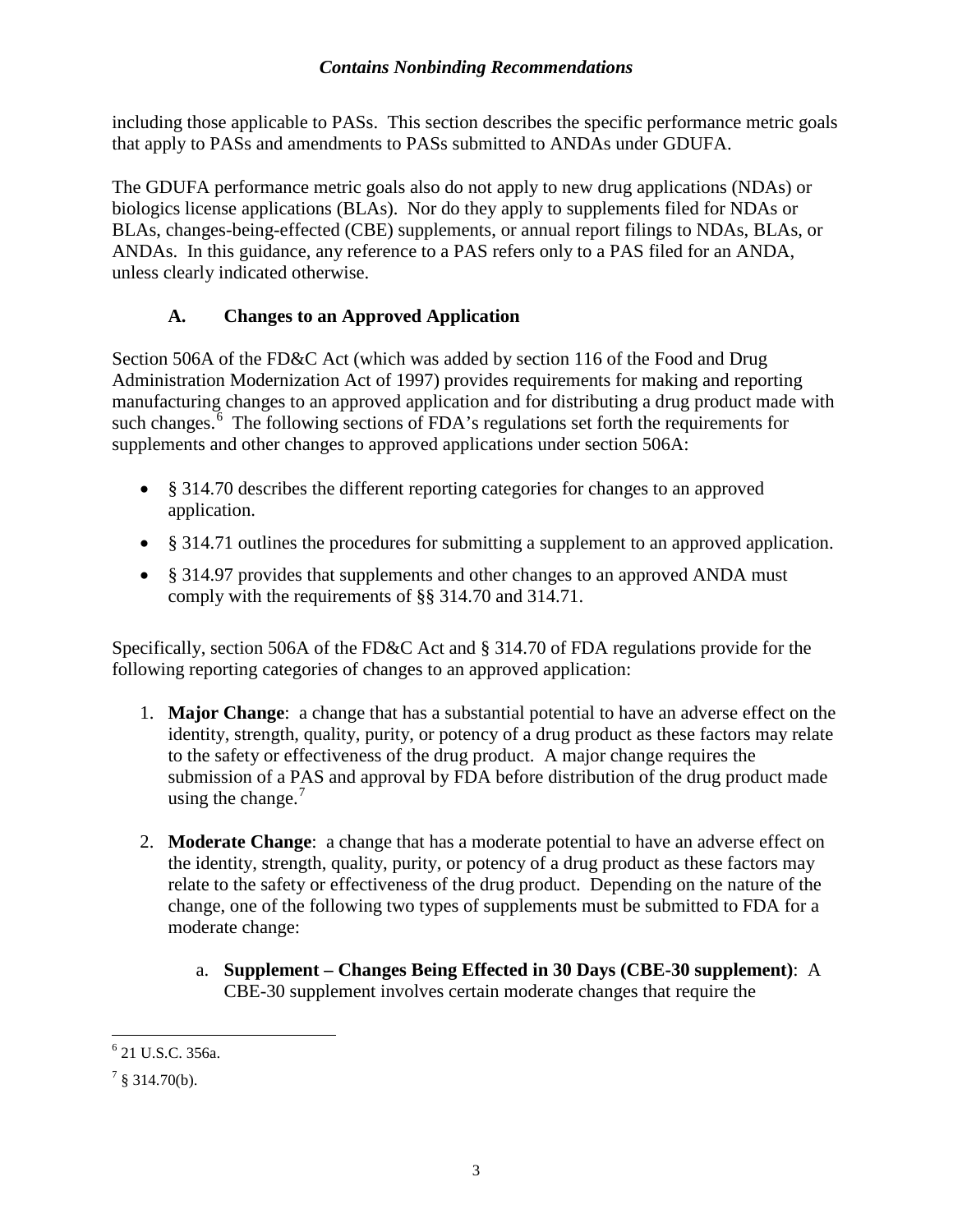submission of the supplement to FDA at least 30 days before the distribution of the drug product made using the change. $8$ 

- b. **Supplement – Changes Being Effected (CBE-0 supplement)**: A CBE-0 supplement involves certain moderate changes that allow distribution to occur as soon as FDA receives the supplement.<sup>[9](#page-6-1)</sup>
- 3. **Minor Change:** a change that has minimal potential to have an adverse effect on the identity, strength, quality, purity, or potency of a drug product as these factors may relate to the safety or effectiveness of the drug product. The applicant must describe minor changes in its next annual report.<sup>[10](#page-6-2)</sup>

The criteria for submitting information as a PAS, as a CBE, or in an annual report were not changed by GDUFA.<sup>[11](#page-6-3)</sup> This guidance does not discuss the various criteria that apply in determining the respective reporting categories for these supplements. For additional information on these reporting categories, refer to § 314.70, as well as related guidances, including but not limited to the *Scale-Up and Post-approval Changes (SUPAC)* guidance and the *Changes to an Approved NDA or ANDA* guidance.

# **B. GDUFA Performance Metric Goals for PAS Submissions**

The GDUFA I Commitment Letter outlines the performance metric goals FDA agreed to meet for reviewing and acting on PASs submitted in FY 2015 through FY 2017.<sup>12</sup> Specifically, FDA agreed to:

- Review and act on 60% of complete PASs that do not require inspection within 6 months from the date of submission for receipts in FY 2015.
- Review and act on 60% of complete PASs that require inspection within 10 months from the date of submission for receipts in FY 2015.
- Review and act on 75% of complete PASs that do not require inspection within 6 months from the date of submission for receipts in FY 2016.
- Review and act on 75% of complete PASs that require inspection within 10 months from the date of submission for receipts in FY 2016.
- Review and act on 90% of complete PASs that do not require inspection within 6 months from the date of submission for receipts in FY 2017.

<span id="page-6-0"></span> $8 \text{ } 314.70(c)(3)$ .

<span id="page-6-1"></span> $9 \text{ } $314.70(c)(6)$ .

<span id="page-6-2"></span> $10 \text{ }$ § 314.70(d).

<span id="page-6-3"></span> $11$  In regard to submissions for modifications and revisions to approved risk evaluation and mitigation strategies (REMS), refer to the guidance for industry *Risk Evaluation and Mitigation Strategies: Modifications and Revisions*.

<span id="page-6-4"></span><sup>&</sup>lt;sup>12</sup> Under GDUFA, action on a PAS means issuing a complete response letter, an approval letter, a tentative approval letter, or a refuse-to-receive action (GDUFA I Commitment Letter at 14, supra note 2). The performance metric goals appear on page 12 of the GDUFA I Commitment Letter.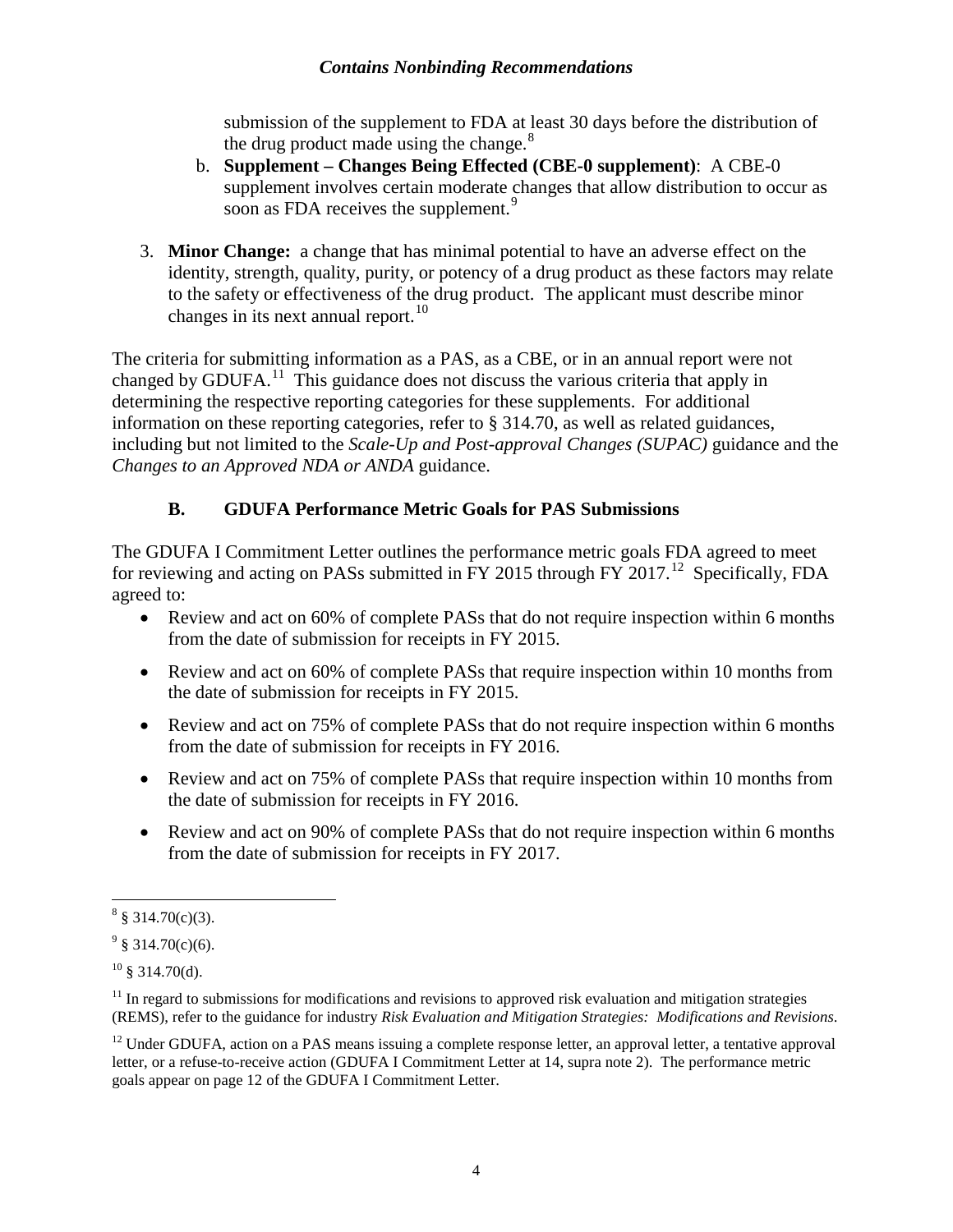• Review and act on 90% of complete PASs that require inspection within 10 months from the date of submission for receipts in FY 2017.

The GDUFA II Commitment Letter outlines the performance metric goals FDA agreed to meet for reviewing and acting on PASs submitted in FY 2018 through FY 2022[13](#page-7-0) and delineates between standard and priority PASs for performance metrics purposes.<sup>14</sup> It further revises FDA's GDUFA performance metric goals for amendments, eliminating the Tier system.<sup>15</sup> Specifically, FDA agreed to the goals outlined as follows:

| Submission Type              | <b>Performance Goal</b>                                                 |
|------------------------------|-------------------------------------------------------------------------|
| <b>Standard PASs or PAS</b>  | 90% reviewed within 6 months if preapproval inspection not required     |
| <b>Major Amendments</b>      | 90% reviewed within 10 months if preapproval inspection required        |
| Priority PASs or PAS         | 90% reviewed within 4 months if preapproval inspection not required     |
| <b>Major Amendments</b>      | 90% reviewed within 8 months if preapproval inspection required and     |
|                              | applicant submits a complete and accurate Pre-Submission Facility       |
|                              | Correspondence (PFC) no later than 60 days prior to the date of the     |
|                              | PAS or amendment submission, which remains unchanged <sup>16</sup>      |
|                              | 90% reviewed within 10 months if preapproval inspection is required     |
|                              | and applicant fails to submit a complete and accurate PFC no later than |
|                              | 60 days prior to the date of the PAS or amendment submission, or        |
|                              | information in a complete and accurate submitted PFC changes            |
| <b>Standard and Priority</b> | 90% reviewed within 3 months of submission date                         |
| <b>PAS Minor</b>             |                                                                         |
| Amendments                   |                                                                         |

<span id="page-7-0"></span> $<sup>13</sup>$  The performance metric goals appear on pages 6-8 of the GDUFA II Commitment Letter.</sup>

<span id="page-7-1"></span><sup>&</sup>lt;sup>14</sup> The GDUFA II Commitment Letter defines "priority" as "submissions affirmatively identified as eligible for expedited review pursuant to CDER's Manual of Policy and Procedures (MAPP) 5240.3, *Prioritization of the Review of Original ANDAs, Amendments and Supplements,* as revised. See page 27 of the GDUFA II Commitment Letter.

<span id="page-7-2"></span><sup>&</sup>lt;sup>15</sup> For more detail on how FDA intends to classify major and minor amendments to original ANDAs and PASs under GDUFA, see the draft guidance for industry *ANDA Submissions – Amendments to Abbreviated New Drug Applications Under GDUFA* (Amendments Guidance)*.* Once finalized, that guidance will represent FDA's current thinking on the classification and categories of amendments.

<span id="page-7-3"></span><sup>&</sup>lt;sup>16</sup> In accordance with the GDUFA II Commitment Letter, FDA will review and act on 90% of priority PASs and PAS major amendments within 8 months of submission when a preapproval inspection is required if the applicant submits a PFC no later than 60 days prior to the date of the PAS or PAS major amendment submission and the PFC is found to be complete, accurate and remains unchanged at the time of the PAS or PAS Major Amendment submission.

The GDUFA II Commitment Letter provides a timeline for the submission of PFCs, i.e., 2 months prior to the PAS submission. The FDA Reauthorization Act of 2017 at section 801 requires submission of PFCs no later than 60 days prior to the submission of the original ANDA. To ensure that PFCs for PASs and major amendments to PASs are submitted consistent with PFCs for original submissions, FDA has inserted the timing required in the FDA Reauthorization Act. See the GDUFA II Commitment Letter at pages 6-7, 26. For more detail on the submission of PFCs, see the draft guidance for industry *ANDAs: Pre-Submission Facility Correspondence Associated with Priority Submissions.*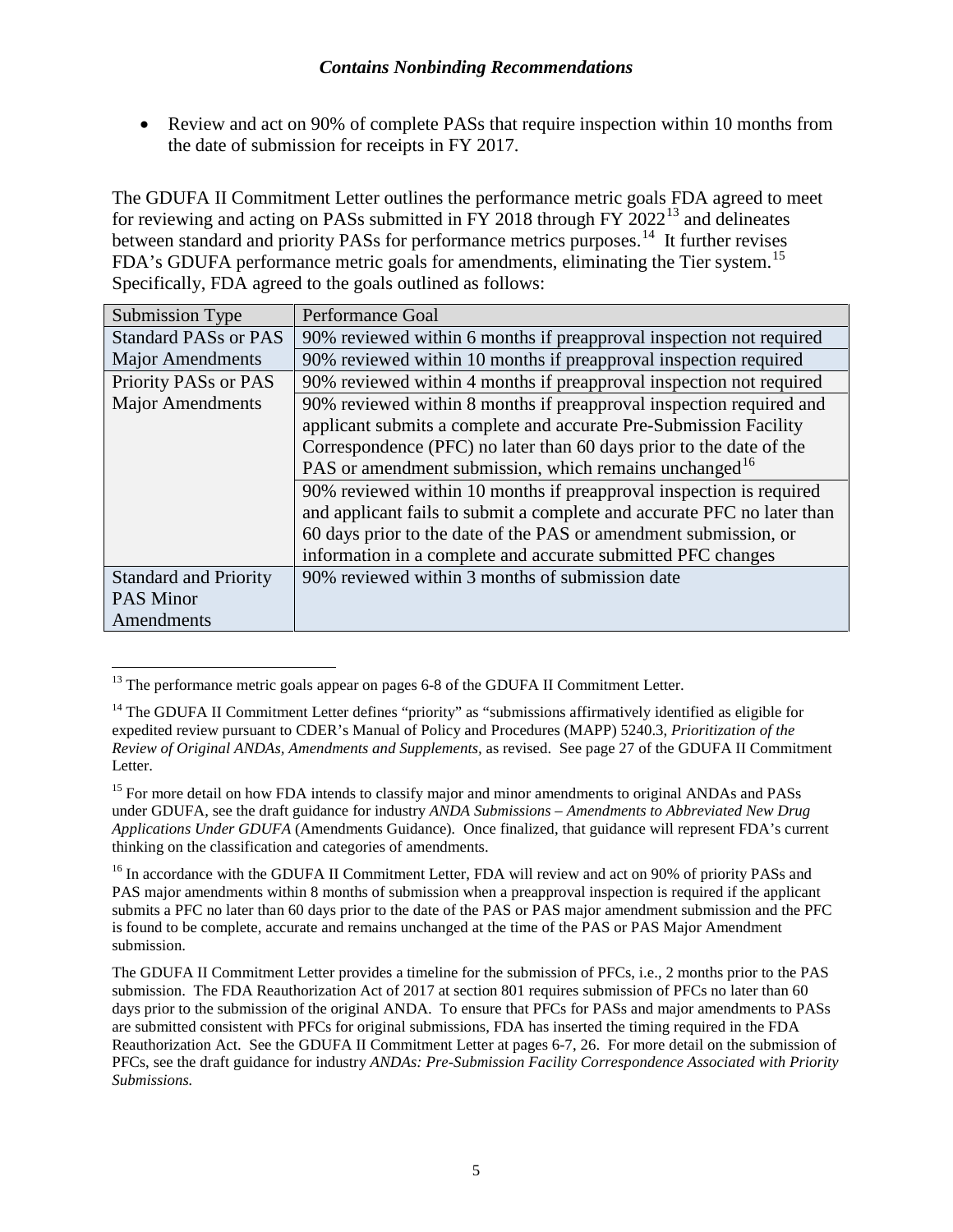The GDUFA I Commitment Letter defines *submission date* as the date an ANDA, ANDA amendment, ANDA supplement, or Type II API DMF arrives in the Electronics Submissions Gateway (ESG) of  $FDA$ <sup>[17](#page-8-0)</sup>. If a submission arrives in physical media form in eCTD format, it is deemed to be submitted on the day it arrives at FDA's appropriate designated document room.<sup>[18](#page-8-1)</sup> FDA's performance goal obligations under GDUFA start on the submission date of a PAS or amendment to a PAS. As described in the GDUFA I Commitment Letter, the performance goals identified in this guidance apply only to those PASs, and amendments thereto, submitted electronically to ANDAs and PASs that have been submitted electronically in or after FY 2015 (on or after October 1, 2014).  $^{19}$  $^{19}$  $^{19}$ 

Consistent with GDUFA I, FDA counts the submission date as the first day of the review period.<sup>[20](#page-8-3)</sup> Also, per the language in the GDUFA I Commitment Letter, FDA calculates the goal date in months. Thus, for example, if a complete standard PAS that does not require an inspection is submitted on November 3, 2018, its 6-month GDUFA goal date for review and action by FDA becomes May 2, 2019. FDA will provide the applicant with notice of the GDUFA goal date.

Filing an unsolicited amendment<sup>[21](#page-8-4)</sup> to a PAS may revise the existing goal date associated with that PAS. FDA will review and act on unsolicited PAS amendments submitted during the

<span id="page-8-3"></span> $20$  FDA follows this approach in implementing provisions that specify a period "from the date of" some triggering event. *See, e.g.*, *Mutual Pharm. Co. v. Watson Pharms., Inc.*, No. 09-5421, 2010 WL 446132 (D.N.J. Feb. 8, 2010) (noting that 7-year orphan drug exclusivity (under section 527(a) of the FD&C Act) for a drug approved on July 30, 2009, ends on July 29, 2016); Letter from FDA to C. Landmon re: Docket No. FDA-2009-N-0184, at 1-2 (Oct. 23, 2009) (5-year new chemical entity exclusivity (under section 505(j)(F)(ii) of the FD&C Act) commenced on drug approval date of Feb. 23, 2007, and expired on Feb. 22, 2012).

We note that goal dates agreed to under the Prescription Drug User Fee Act (PDUFA) are calculated differently. *See* the PDUFA Commitment Letter, available at [http://www.fda.gov/downloads/ForIndustry/UserFees/PrescriptionDrugUserFee/UCM270412.pdf.](http://www.fda.gov/downloads/ForIndustry/UserFees/PrescriptionDrugUserFee/UCM270412.pdf)

<span id="page-8-0"></span><sup>&</sup>lt;sup>17</sup> GDUFA I Commitment Letter at 16, supra note 2; see also the guidance for industry *Providing Regulatory Submissions in Electronic Format – Receipt Dates* (Receipt Dates guidance). These submissions are deemed to be submitted to FDA on the day when transmission to the ESG is completed, except when the submission arrives on a weekend, Federal holiday, or a day when the FDA office that will review the submission is otherwise not open for business. In that case, the submission is deemed to be submitted on the next day when that office is open for business. Additional information concerning the FDA ESG is available at [http://www.fda.gov/ForIndustry/ElectronicSubmissionsGateway/default.htm.](http://www.fda.gov/ForIndustry/ElectronicSubmissionsGateway/default.htm)

<span id="page-8-1"></span> $18$  21 USC 379 $i$ -42(a)(5)(B); see also the Receipt Dates guidance, supra note 19.

<span id="page-8-2"></span><sup>&</sup>lt;sup>19</sup> Amendment metric goals are added to the original review goal (GDUFA I Commitment Letter at page 10, supra note 2). The adjustment made to the ANDA or PAS review goal assumes that the amendment is amending a submission that has been assigned a goal date (i.e., made electronically, following the eCTD format at the date of submission). If an applicant submits an original ANDA or PAS that is not in the applicable electronic format and a goal date has not been assigned, any subsequent amendment, even if it is submitted electronically, does not have a goal date associated with it that can be adjusted.

<span id="page-8-4"></span> $21$  A solicited amendment is an amendment submitted in response to a complete response (CR) letter. A CR letter refers to a written communication to an applicant or DMF holder from FDA, usually describing all the deficiencies the agency has identified in an ANDA (including pending amendments) or a DMF that must be satisfactorily addressed before the ANDA can be approved. CR letters reflect a complete review and require a complete response from industry to restart the clock. See the GDUFA I Commitment Letter at 14, supra note 2; see also § 314.110. An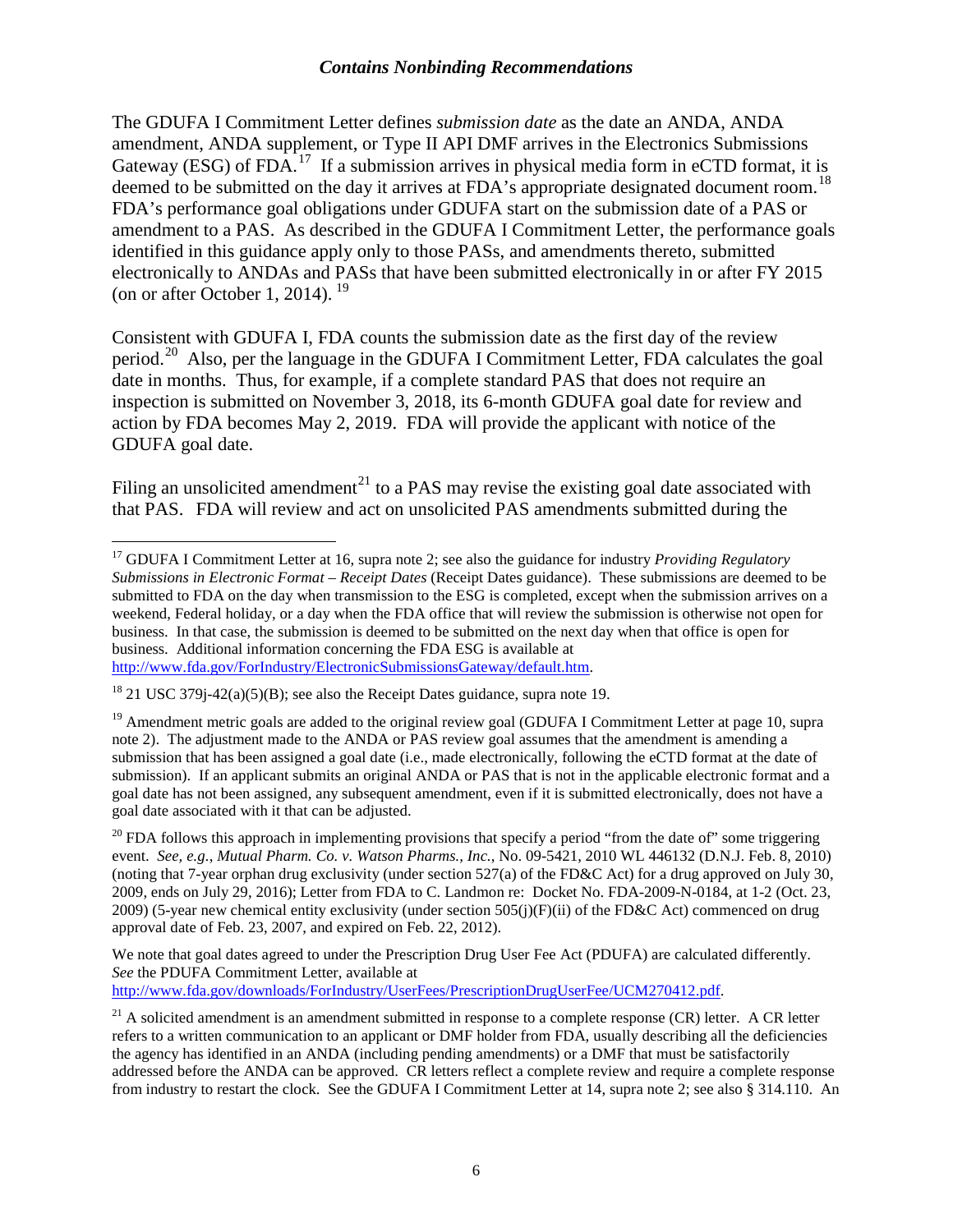review cycle by the later of the goal date for the original submission/solicited amendment or the goal date assigned in accordance with the above goals for standard and priority review PASs. FDA will review and act on unsolicited PAS amendments submitted between review cycles by the later of the goal date for the subsequent solicited amendments or the goal date assigned in accordance with the above goals for standard or priority PASs.

With limited exceptions, FDA strongly recommends that, at the time of submission, a supplement should be complete and ready for a comprehensive review. Modifications to the supplement, in the form of an amendment, should be made only to clarify part of the already submitted supplement or to answer specific questions raised by the FDA review team. FDA does not recommend that modifications expand or broaden the scope of the already submitted supplement unless the Agency requested them—there may be circumstances in which an amendment must be made to a PAS.<sup>[22](#page-9-0)</sup>

# **C. Inspections for PAS Submissions**

As outlined above, the GDUFA goal date for a PAS depends on whether the PAS requires an inspection. If a PAS does not require an inspection, the goal date is either 4 or 6 months from the date of submission; but if a PAS requires an inspection, the goal date is either 8 or 10 months from the date of submission.<sup>[23](#page-9-1)</sup> Establishments that are required to be registered under section 510 of the FD&C Act (21 U.S.C. 360) and § 207.20 of the FDA regulations (21 CFR 207.20) are subject to inspection to ensure they comply with current good manufacturing practice (CGMP) regulations.<sup>[24](#page-9-2)</sup> Determining whether an inspection is required for a PAS is within the discretion of FDA and depends on the nature of the supplement.

Generally, we expect that any submitted PAS that requires an assessment of the need for an inspection, including, for example, a PAS involving a facility not approved in the original ANDA or involving a fundamental change in the manufacturing process or technology, will be treated initially as a PAS requiring an inspection and will be assigned an 8 or 10-month GDUFA goal date; however, the GDUFA goal date can be revised to 4 or 6 months if it is later determined that an actual inspection is not required for that PAS. Although not typical, an initial goal date of 6 months occasionally may change to a 10-month goal date if, during the review, FDA determines an inspection is necessary.

 $\overline{a}$ unsolicited amendment is an amendment with information not requested by the FDA except for those unsolicited amendments that are considered routine or administrative in nature and that do not require scientific review. GDUFA I Commitment Letter at 16-17, supra note 2.

<span id="page-9-0"></span> $22$  See the Amendments Guidance for more detail on how submission of amendments may affect an application's review goal dates.

<span id="page-9-1"></span><sup>&</sup>lt;sup>23</sup> As explained in section III.B of this guidance, filing an amendment to a PAS may revise the goal date associated with that PAS.

<span id="page-9-2"></span><sup>&</sup>lt;sup>24</sup> See section 510(h) of the FD&C Act; 21 CFR parts 210-216.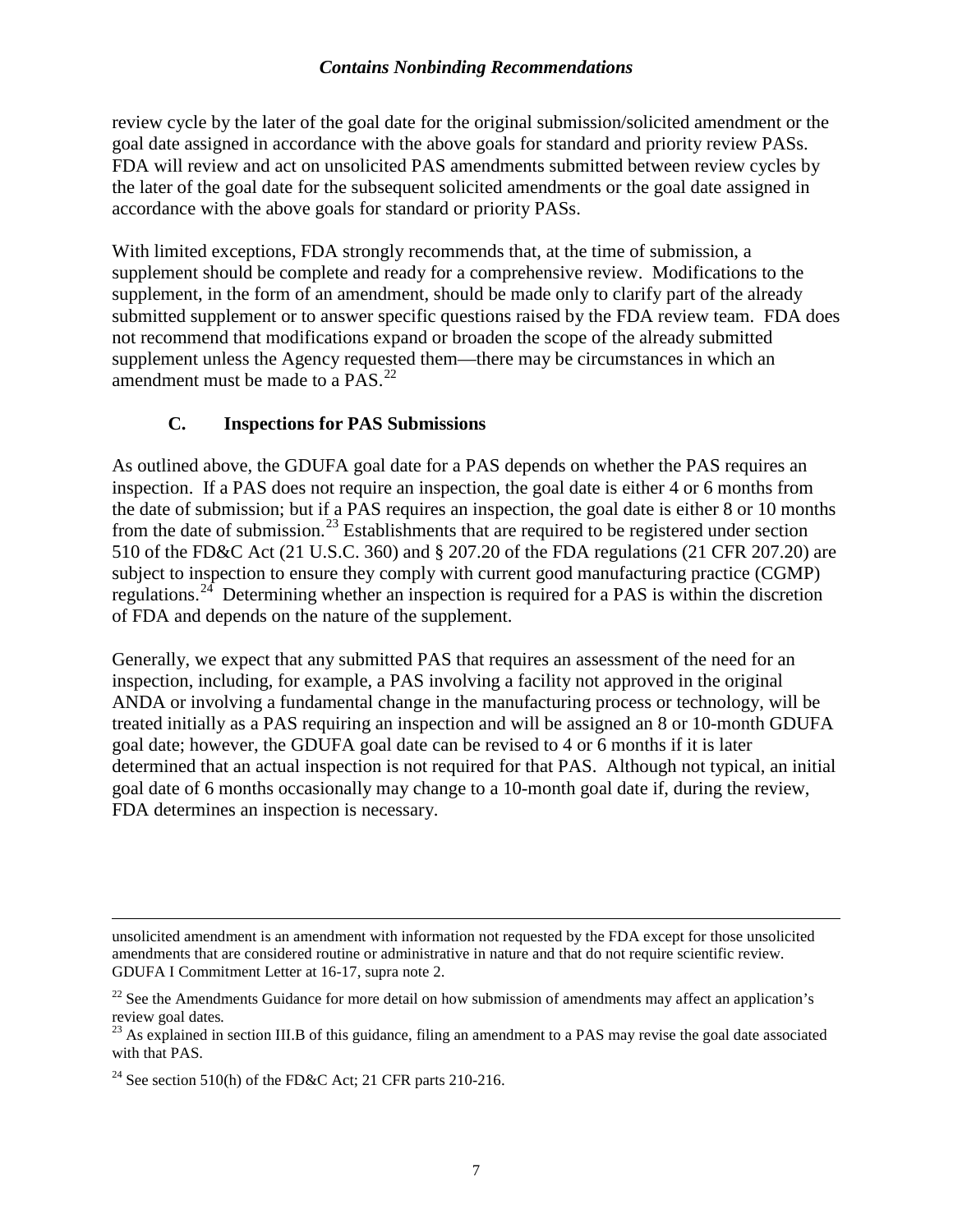# **D. Submission of Supplements**

Any PAS to an approved ANDA should identify on the first page of the submission that it is a PAS. To facilitate processing, FDA recommends that the applicant provide the following information on the first page of the submission:

- 1. A statement indicating whether the PAS is for a new-strength product
- 2. A statement indicating whether the PAS is for a request for proprietary name review.
- 3. A statement indicating whether the PAS is for a Risk Evaluation and Mitigation Strategy (REMS) or a REMS modification.
- 4. A statement indicating whether the submission is an amendment to a PAS, and whether it is a major or minor amendment
- 5. A statement indicating whether the PAS contains any manufacturing or facilities changes
- 6. A list of the specific review disciplines to review the PAS (Chemistry, Biopharmaceutics, Labeling, DMF, Bioequivalence, Microbiology, or Clinical)
- 7. If expedited review is requested, the label *Expedited Review Request* should be placed prominently at the top of the submission. The submission should include a basis for the expedited review request.

# **E. Other Matters**

*1. Grouped Supplements*

Grouped supplements are multiple supplements submitted to ANDAs by a single applicant for the same chemistry, manufacturing, and controls (CMC) change to each application. For further information on grouped supplements, refer to the Manual of Policies and Procedures 5015.6, Rev. 1, *Review of Grouped Product Quality Supplements*, or its latest revision.

In addition to grouped supplements, there are alternative ways of submitting multiple PASs for the same change. For example, for some changes (e.g., widening of an approved specification or introduction of a new API supplier), once a PAS is submitted and approved for the lead ANDA, subsequent supplements for the same change to other ANDAs may be classified as CBE-30s. The Agency recommends that applicants contact the appropriate review division beforehand to ensure the change is appropriate for a PAS followed by a CBE-30, or if there are specific questions regarding this alternative.

Additionally, a comparability protocol submitted in a PAS to an ANDA for a specific drug product, once approved, may justify a reduced reporting category for the same change in subsequent supplements to that ANDA. For further information on a comparability protocol submitted in a PAS, see the draft guidance for industry *Comparability Protocols: Chemistry, Manufacturing, and Controls Information.*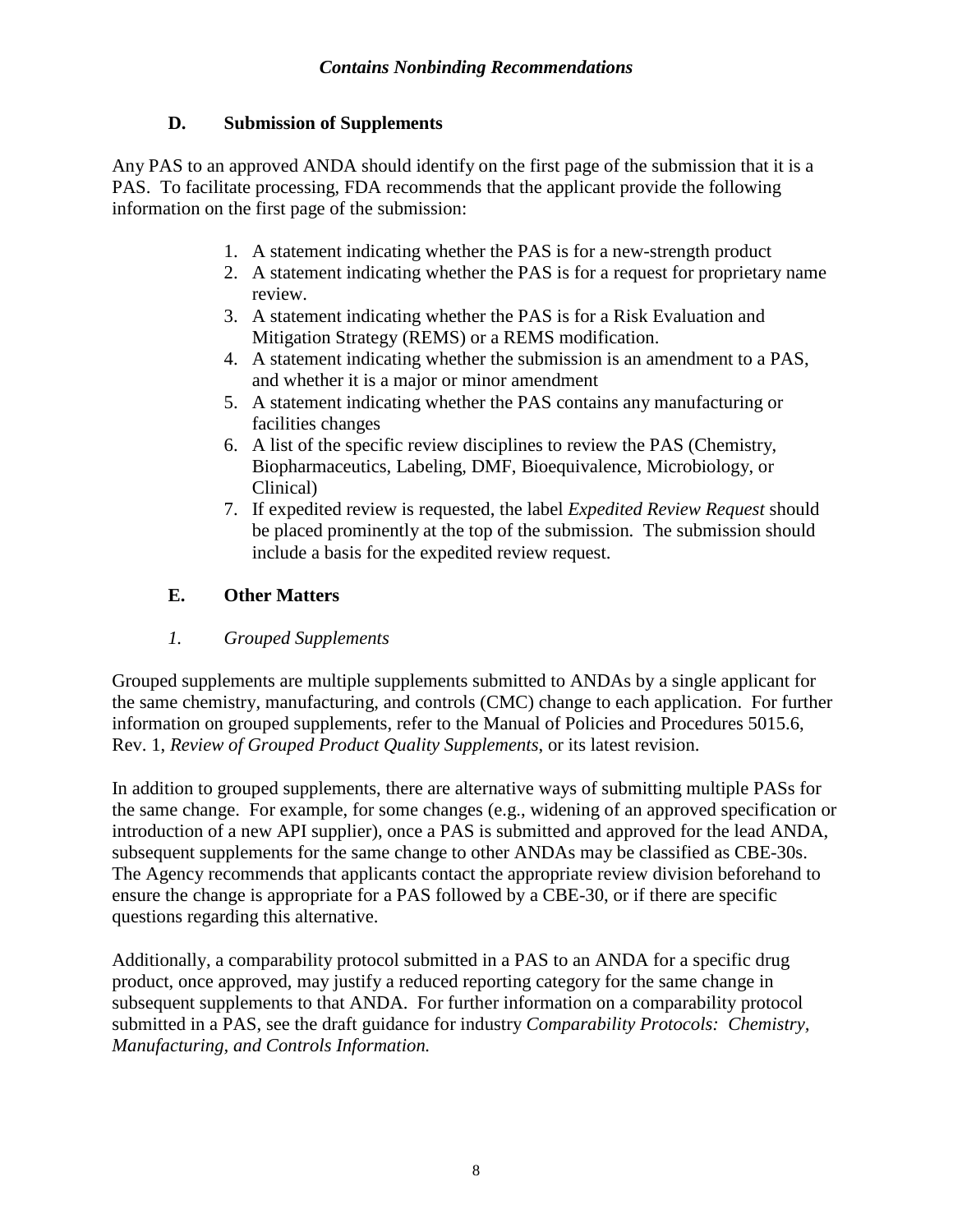#### *2. Incorrect Reporting Category*

If FDA finds that a supplement submitted as a CBE supplement should have been submitted as a PAS, it will notify the applicant. The applicant is not required to withdraw the CBE supplement because when FDA sends a letter explaining that the applicant's submission is not accepted as a CBE supplement, FDA administratively closes the CBE supplement, and it is considered withdrawn. The applicant may resubmit the supplement as a PAS and the GDUFA performance metric goals will apply to that PAS. As explained in section III.B, the GDUFA review clock will start from the date of submission of that PAS. For example:

• An applicant submits a CBE supplement on November 17, 2017. FDA determines that the applicant should have submitted the supplement as a PAS and notifies the applicant that the proposed change was submitted incorrectly as a CBE supplement. Upon issuance of the letter explaining that the applicant's submission is not accepted as a CBE supplement, FDA considers the CBE withdrawn. On December 1, 2017, the applicant resubmits the supplement as a PAS that meets all the submission requirements. The GDUFA review clock commences on December 1, 2017.

#### *3. Reconsideration of Incorrect Reporting Category Determination*

An applicant may request reconsideration of FDA's supplement reporting category determination. These requests will be reviewed and managed on a case-by-case basis. If an applicant is requesting reconsideration of a supplement reporting category, the applicant must submit a written request for reconsideration within 10 business days of FDA's notice to the applicant that the applicant's submission was not accepted as a CBE supplement. If an applicant disagrees with the outcome of the reconsideration, the applicant may initiate a formal appeal.<sup>25</sup> Any applicant seeking an appeal *above* the division level should first seek reconsideration *at* the division level (21 CFR 314.103).

<span id="page-11-0"></span> <sup>25</sup> The process for appeals above the division level is outlined in the draft guidance for industry *Formal Dispute Resolution: Appeals Above the Division Level*. Once finalized, that guidance will represent FDA's current thinking on the issue.